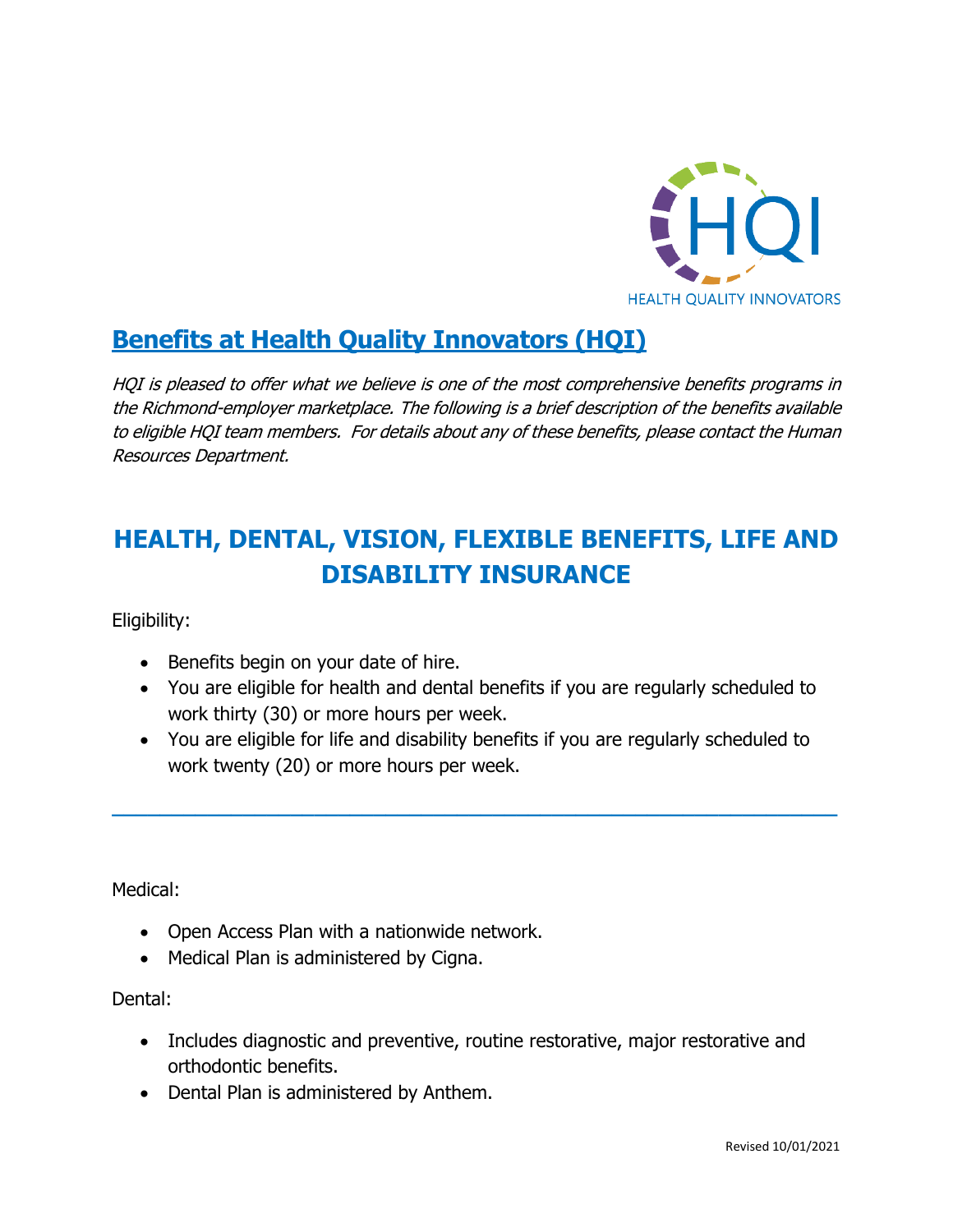Voluntary Vision:

- Provided through Spectera, a division of United Healthcare.
- Enhanced vision coverage provides routine exam and lenses every year and frames every two (2) years at a deeply discounted rate.

Flexible Benefits:

- Pay for uncovered medical care expenses with pre-tax dollars.
- Pay for dependent care expenses with pre-tax dollars.
- Pay for health, dental and vision premiums with pre-tax dollars.
- Administered by Flexible Benefits Administrators.

Life Insurance:

- Pays your designated beneficiary two times your basic annual earnings in case of your death.
- You have the option of selecting coverage for your spouse (pays \$10,000) and children (pays \$5,000).

Health Services Allowance:

• Reimbursement is available if covered on the health or dental plan of a spouse/domestic partner up to what HQI currently pays for "employee only" coverage (for health coverage, HMO rate applies).

Disability Insurance:

- Short-term disability (STD) coverage after fourteen (14) day elimination period at 70% of weekly wages up to \$1,750 per week.
- Long-term disability (LTD) coverage after expiration of 24 week STD benefit period. Benefits provide 66.67% of monthly wages up to a maximum of \$10,000 per month.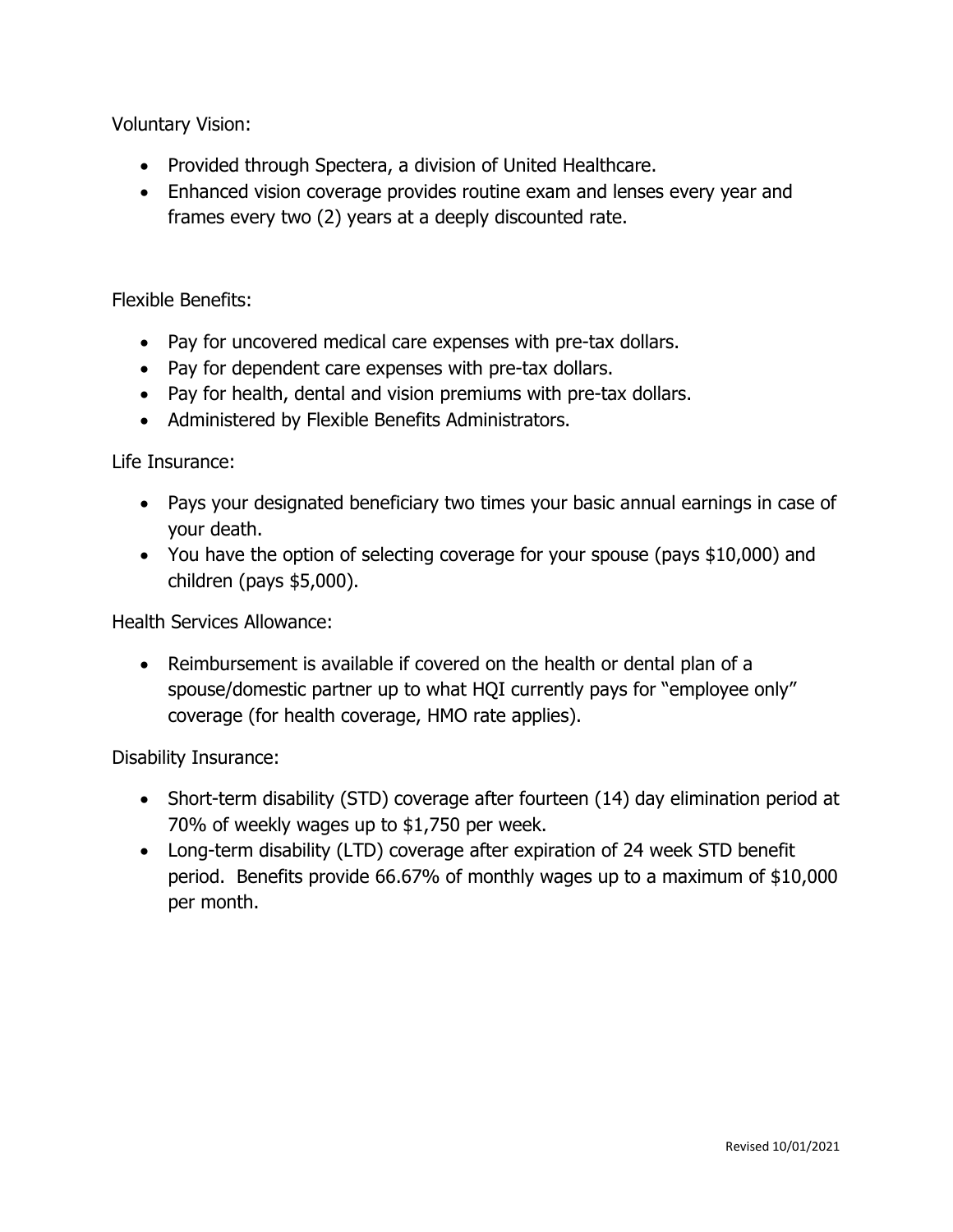### **PAID LEAVE BENEFITS**

#### Eligibility:

- You are eligible to receive leave benefits if you are a full-time team member or a part-time team member regularly scheduled to work twenty (20) or more hours per week.
- The number of leave hours earned is dependent on your status and years of service.

**\_\_\_\_\_\_\_\_\_\_\_\_\_\_\_\_\_\_\_\_\_\_\_\_\_\_\_\_\_\_\_\_\_\_\_\_\_\_\_\_\_\_\_\_\_\_\_\_\_\_\_\_\_\_\_\_\_\_\_\_\_**

Annual Leave:

- Begins accruing on the first day of the pay period in which you were hired.
- There is no waiting period to use annual leave.
- You can accumulate and roll over annual leave up to a maximum of 200 or 240 hours, depending upon your position grade.

Sick Leave:

• Paid sick leave is available.

Holiday Leave:

• HQI observes seven (7) paid holidays – New Year's Day, Memorial Day, Independence Day, Labor Day, Thanksgiving Day, the day after Thanksgiving Day and Christmas Day.

Personal Leave:

- HQI gives full-time team members thirty-two (32) hours of personal leave per calendar year.
- You can use your personal leave throughout the entire year; however, you are entitled to eight (8) hours per calendar quarter.
- Personal leave does not accumulate or roll over, so you should use it by the end of the calendar year.

Bereavement Leave:

• You may receive up to three (3) days of bereavement leave for the death of an immediate family member.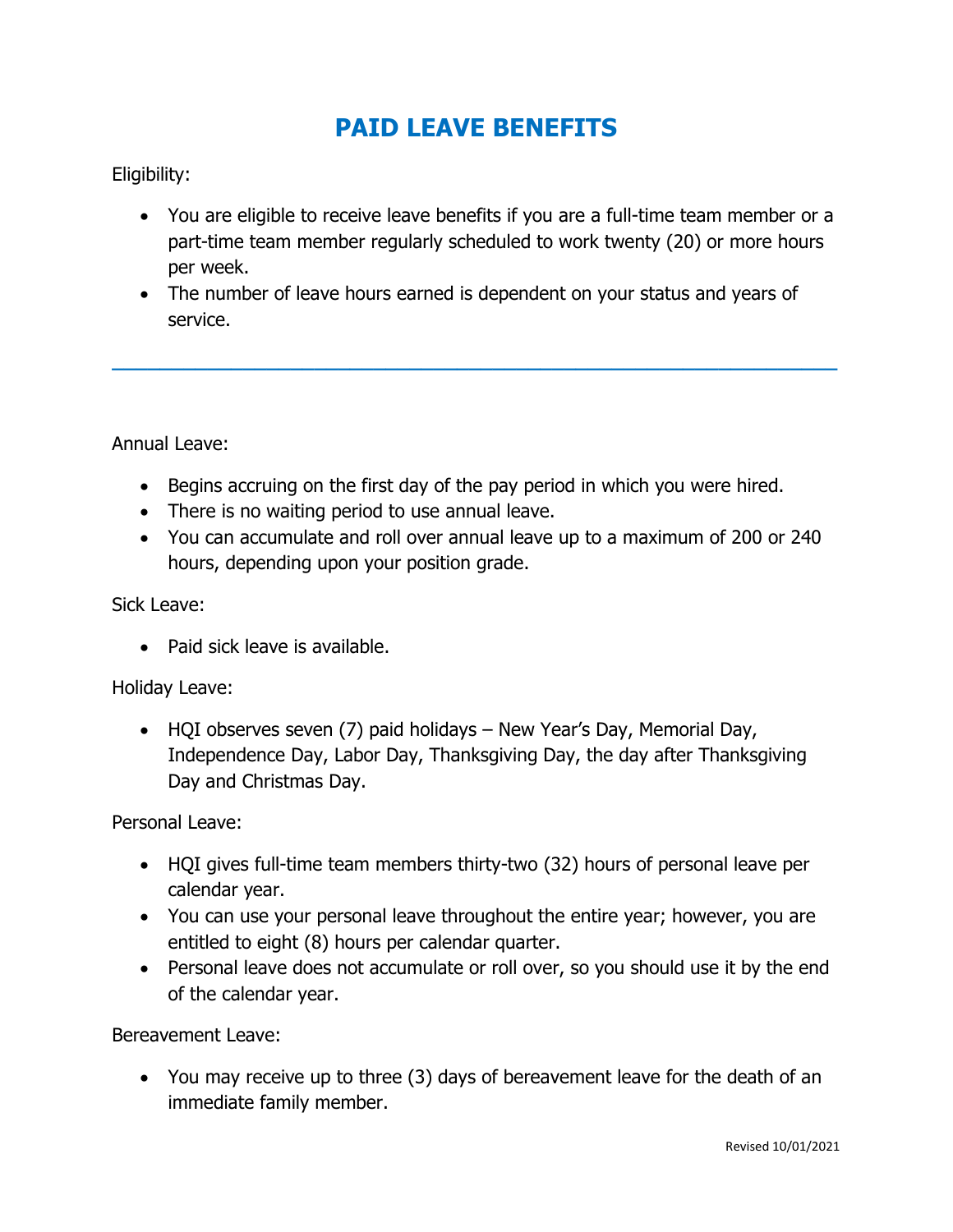Administrative Leave:

• Leave may be granted under special circumstances, such as inclement weather or HQI special events.

Flexible Work Arrangement:

- In order to meet business needs and workforce requirements, HQI may utilize a Flexible Work Arrangement consisting of Core Hours and Telework.
- Core hours are set from 9:00 a.m. through 3:30 p.m.

## **401(K) RETIREMENT PLAN**

Eligibility:

- You are eligible to receive 401(k) benefits if you are a full-time team member or a part-time team member regularly scheduled to work twenty (20) or more hours per week.
- HOI contributes funds for you on the first day of eligibility following your date of employment (that is: January 1, April 1, July 1 or October 1).
- This is the same eligibility date when you may begin your own  $401(k)$ contributions.
- You can rollover existing qualified plan funds at any time.

401(k) Plan:

• Consists of team member contributions, salary deferral and rollover funds into a 401(k) plan.

**\_\_\_\_\_\_\_\_\_\_\_\_\_\_\_\_\_\_\_\_\_\_\_\_\_\_\_\_\_\_\_\_\_\_\_\_\_\_\_\_\_\_\_\_\_\_\_\_\_\_\_\_\_\_\_\_\_\_\_\_\_**

- The plan allows you to contribute (pre-tax) up to the annual contribution limit as established by the IRS on an annual basis for your retirement.
- You have the option to contribute either on a percentage or a fixed-rate basis.
- You can direct your money into a variety of investment options.
- HQI contributes up to 5% match of contributions into the plan (safe harbor plan provisions with immediate vesting).
- In addition, HQI may make a discretionary contribution as a percentage of your annual earnings into the plan. These funds are subject to a three (3) calendar year vesting schedule, in which you complete 1,000 hours of service per year.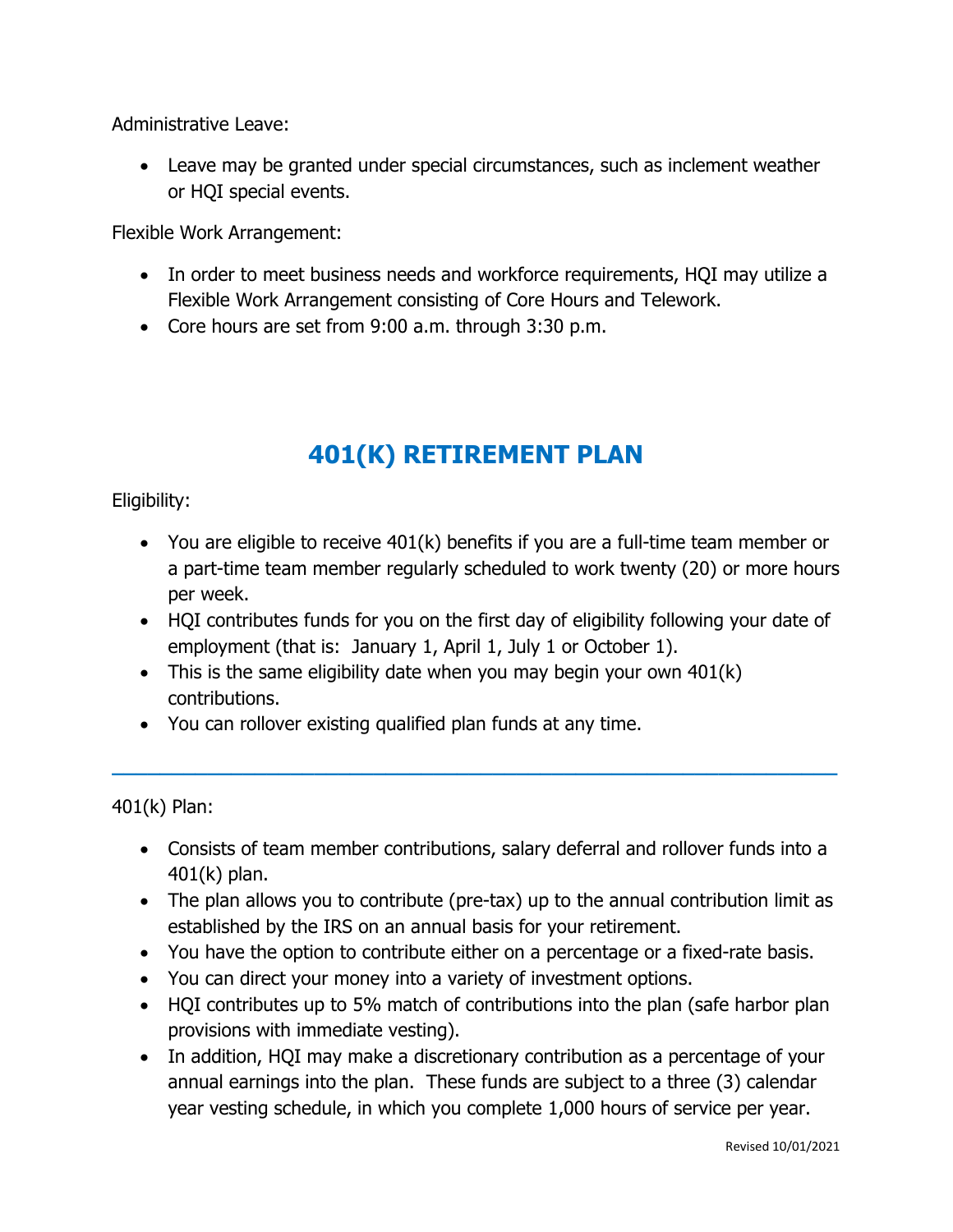## **PROFESSIONAL DEVELOPMENT**

Eligibility:

• All team members are eligible to participate in the Professional Development Program.

**\_\_\_\_\_\_\_\_\_\_\_\_\_\_\_\_\_\_\_\_\_\_\_\_\_\_\_\_\_\_\_\_\_\_\_\_\_\_\_\_\_\_\_\_\_\_\_\_\_\_\_\_\_\_\_\_\_\_\_\_\_**

• You are eligible for the educational assistance program after 6 months of successful employment with HQI.

Educational Assistance:

- Reimbursement for tuition up to current per credit rates at Virginia Commonwealth University (VCU).
- Reimbursement for books, supplies and materials is available.

Training:

• HQI provides in-house training in quality improvement, leadership, selfdevelopment and technology.

Professional Groups/Certifications:

• Reimbursement for membership in job-related professional groups and professional certifications as determined on an annual basis.

Off-site Training:

• Reimbursement to participate in off-site conferences, seminars and workshops that enhance your work performance.

## **OTHER TEAM MEMBER BENEFITS & SERVICES**

**\_\_\_\_\_\_\_\_\_\_\_\_\_\_\_\_\_\_\_\_\_\_\_\_\_\_\_\_\_\_\_\_\_\_\_\_\_\_\_\_\_\_\_\_\_\_\_\_\_\_\_\_\_\_\_\_\_\_\_\_\_**

Continuous Quality Improvement:

- HQI practices continuous quality improvement in its own operations.
- Quality improvement teams foster a positive work environment.
- Annual team member survey and needs assessment solicit feedback.